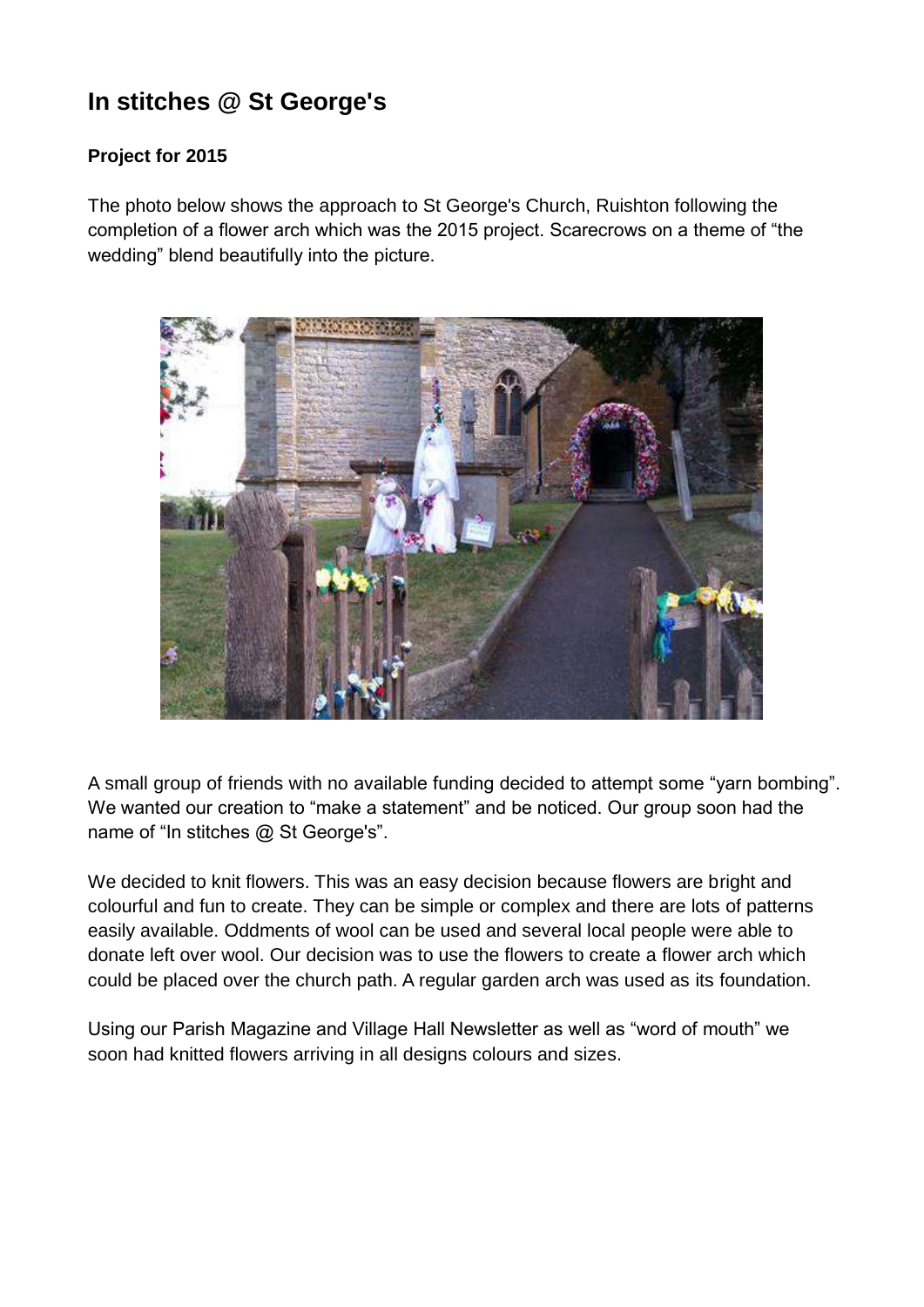

On hearing about the project several people expressed an interest in learning to knit. We started a monthly knitting group and some members of the group have the confidence and enthusiasm to pass on their stitching skills. Run rather like a coffee morning with informal sharing of ideas and patterns, the knitting group became a pleasant social event. At the knitting group we were able to explain the project 1:1 and find people able to help in other ways.

A few months into the project and after the purchase of an inexpensive garden arch at a local garden centre, we began to realise that fixing the flowers to the arch would take many hours. Fortunately a parishioner heard of our dilemma and offered us the use of her garage for the duration of the project. This provided a clean dry space to construct, create and store our arch. The use of this garage proved to be vital in the success of the project.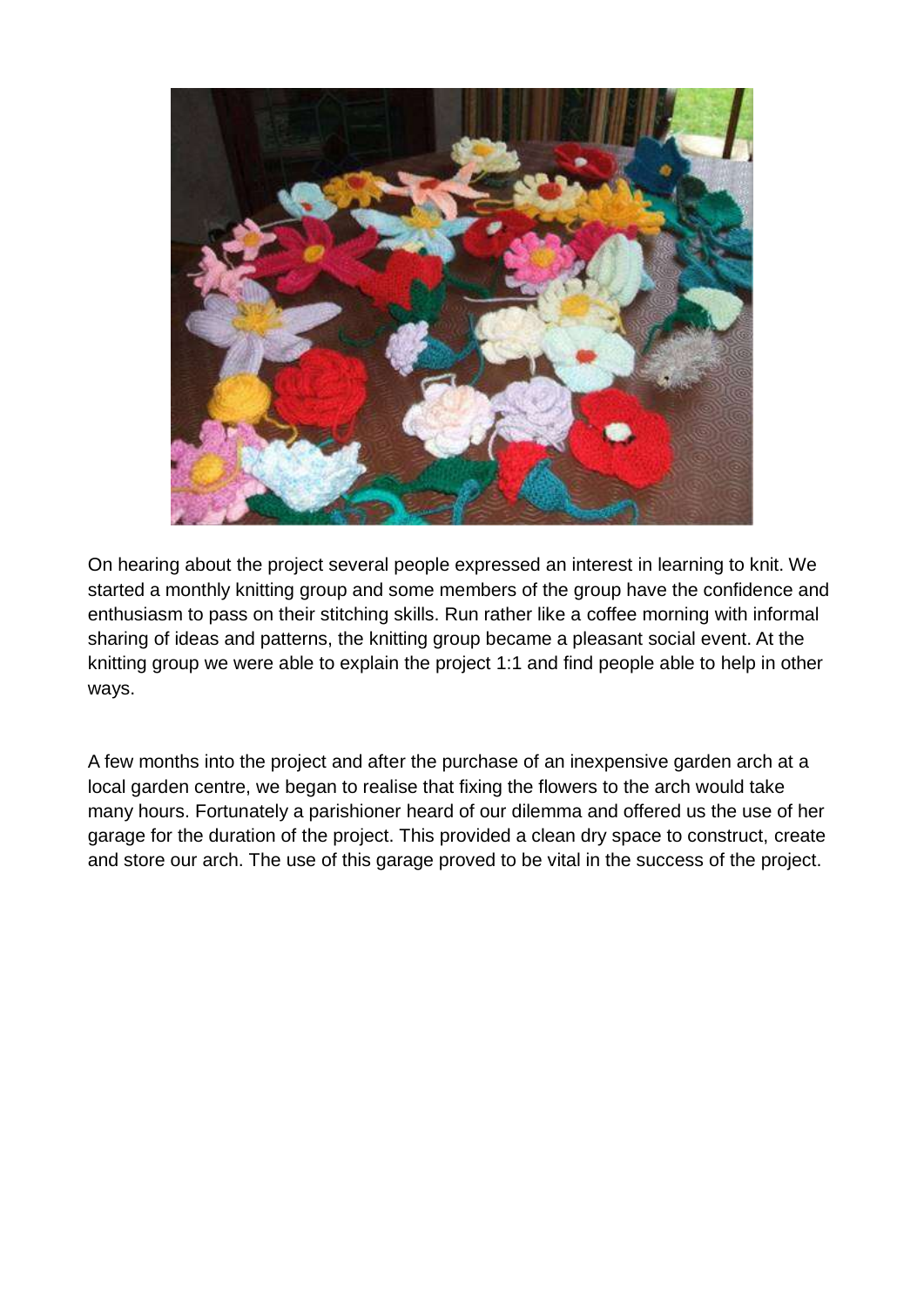

In order to keep the weight of the structure to a minimum the frame of the garden arch was bulked out with wire netting, both through the rungs and also around the outside. We then covered it with a thin layer of straw held in place by a fruit-netting.

The addition of guy ropes fixed securely to the framework before adding the straw offered essential structural support.

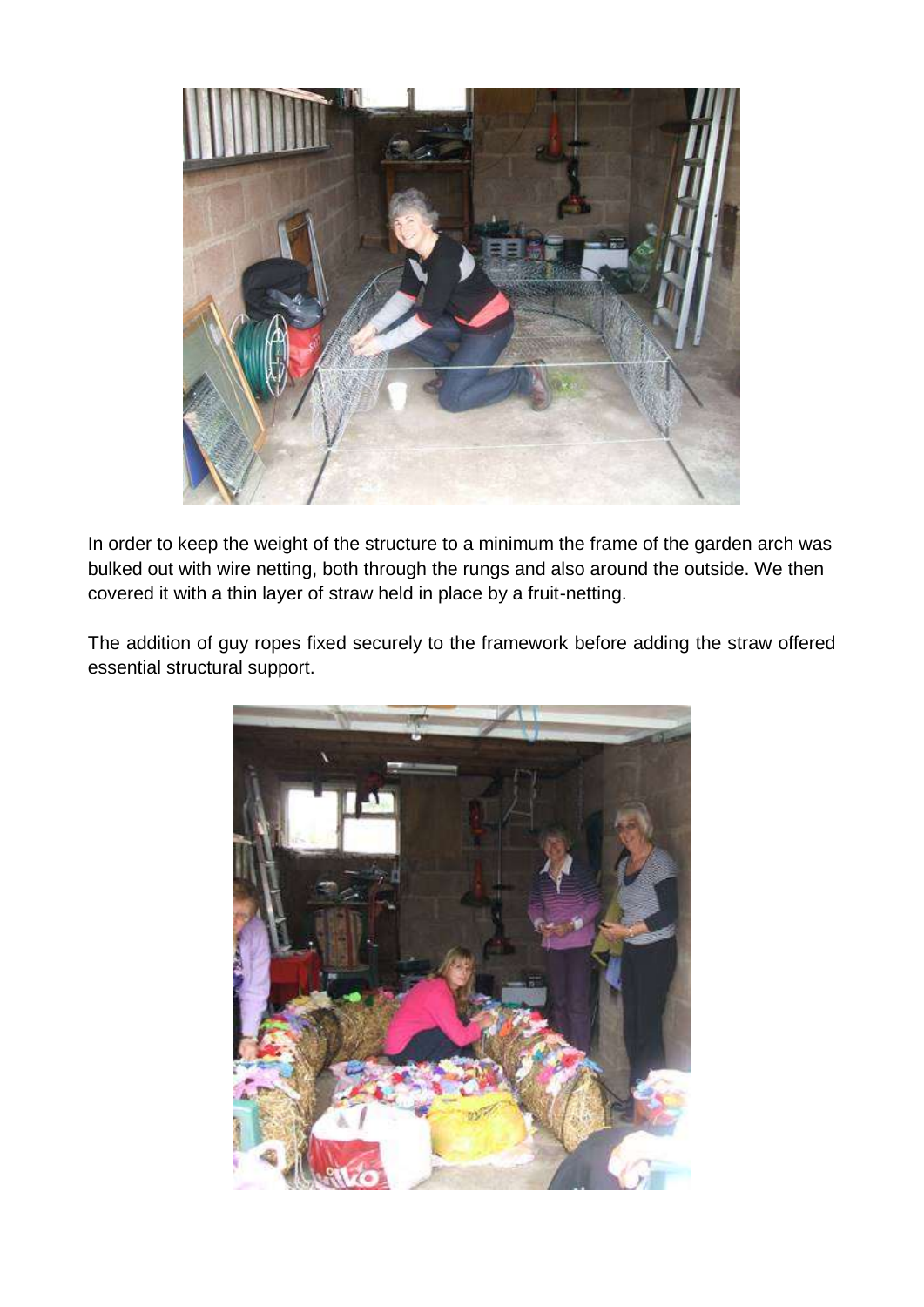

Tying the knitted flowers onto the arch was a very sociable activity. Groups of 4 – 6 met to work for an hour or two. The arch was completed within 8 sessions.

A system of randomly fixing the flowers resulted in an arch which was bright and cheerful from all aspects. We hung some beautiful large bell shaped lilies from the top centre. These made a very nice feature.



A wonderful arch was created, covered in thousands of colourful knitted and crotcheted flowers. Many people enjoyed creating flowers of their own choice and the group received donations of flowers from members of the Church and village as well as interested friends and family.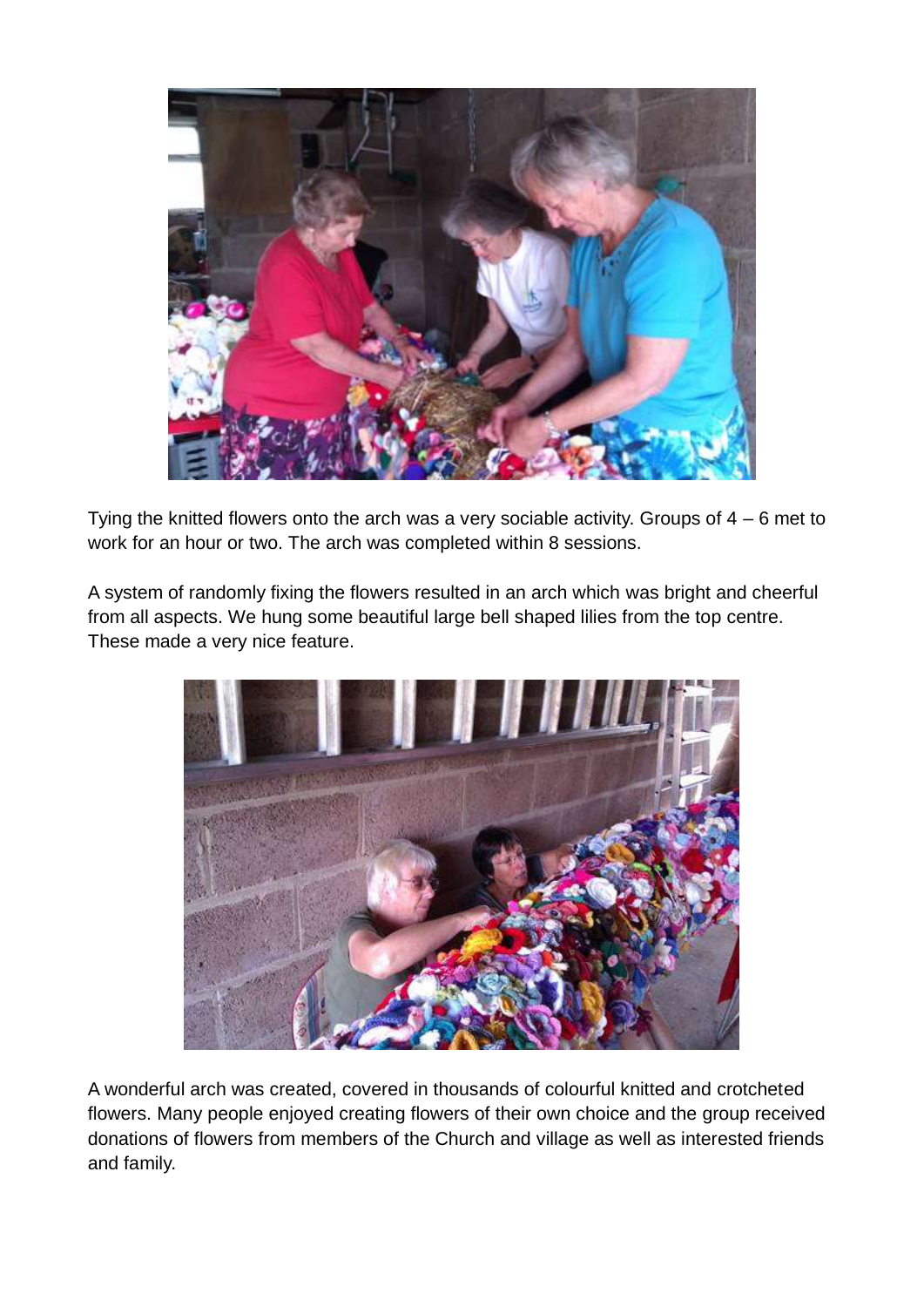On completion the arch measured about 2m in width and about  $2\frac{1}{2}$  m in height including the legs. The size presented a transportation problem and we soon decided to carry the arch to the church. This created a bit of an occasion. Six of us lifted the arch onto gazebo poles enabling us to carry the arch to the church with ease. Our little procession was observed and enjoyed.



Once erected the arch stood resplendent over the Church path for the duration of the festival and received a constant stream of visitors.



Some people produced beautifully crafted flowers such as pansies, daffodils etc. we also had various leaves in various colours. These were wired to tent pegs so that they could pushed into the ground as if growing.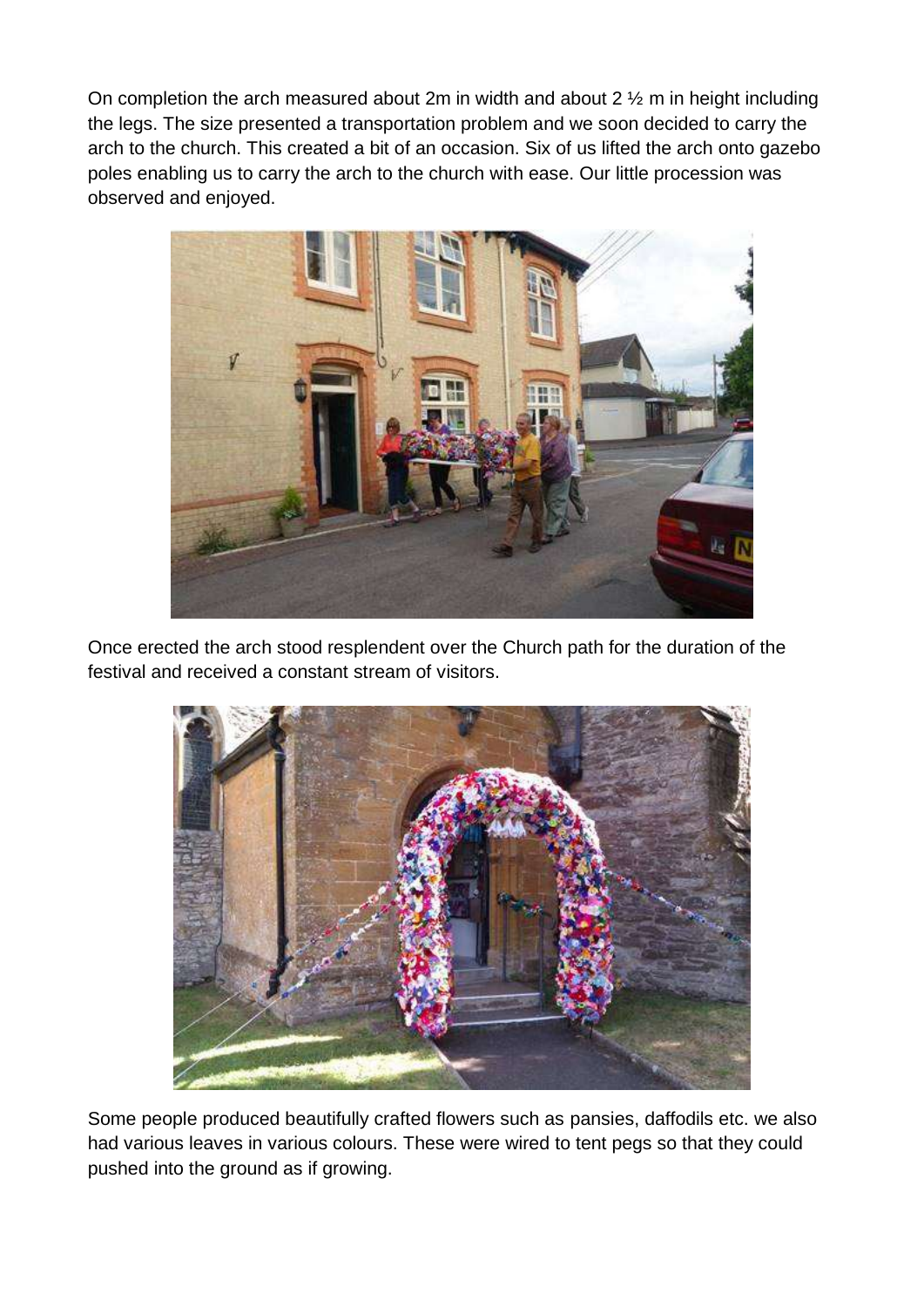

Ruishton Church won the first ever Taunton Yarn Bombing Cup (knitted of course) and as a consequence the flower arch was also displayed at the Taunton Flower Show. A report was published in The Somerset County Gazette and also in the autumn 2015 addition of "Manna". The project also received much attention on the Diocese of Bath and Wells website.

The arch was not strong enough to be sold as a completed item and so it was dismantled. The blanket of flowers found a new home in Wales.

The whole process from beginning to end (a period of about 8 months) was very enjoyable. The success of the "flower arch" project generated enthusiasm for further future projects.

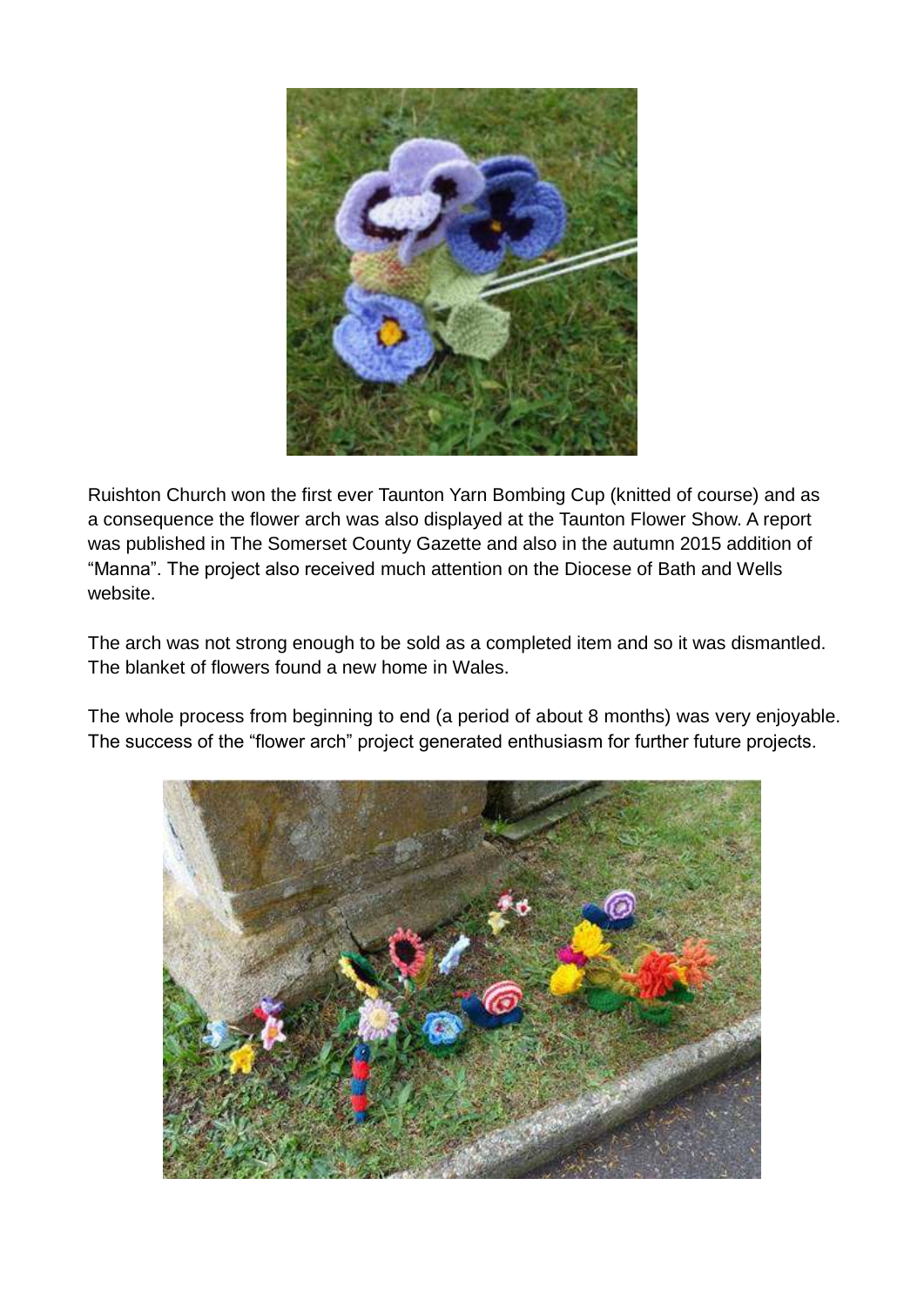### **Project for 2016**

Our project for 2016 began very rapidly after the dismantling of the flower arch. The group decided to create a life size nativity scene to stand outside of the Church during Advent. This project was very different to the flower arch. We all had our own image in our minds of what each figures of the Nativity Scene should look. Each figure needed to be both designed and created by group members, no patterns were available.

It was decided to use the figures to recreate and tell the Christmas story rather than set the entire Nativity out at the beginning of Advent. Mary and Joseph arrived with a donkey early in December. The Shepherds arrived in time for the church Carol Service and the baby Jesus was put into Mary's arms following the Crib Service on Christmas Eve.



Early in December a very pregnant Mary was put in place under a securely fixed gazebo, along with Joseph, the donkey and a sheep. A short time later three shepherds arrived, taking shelter in the church Porch.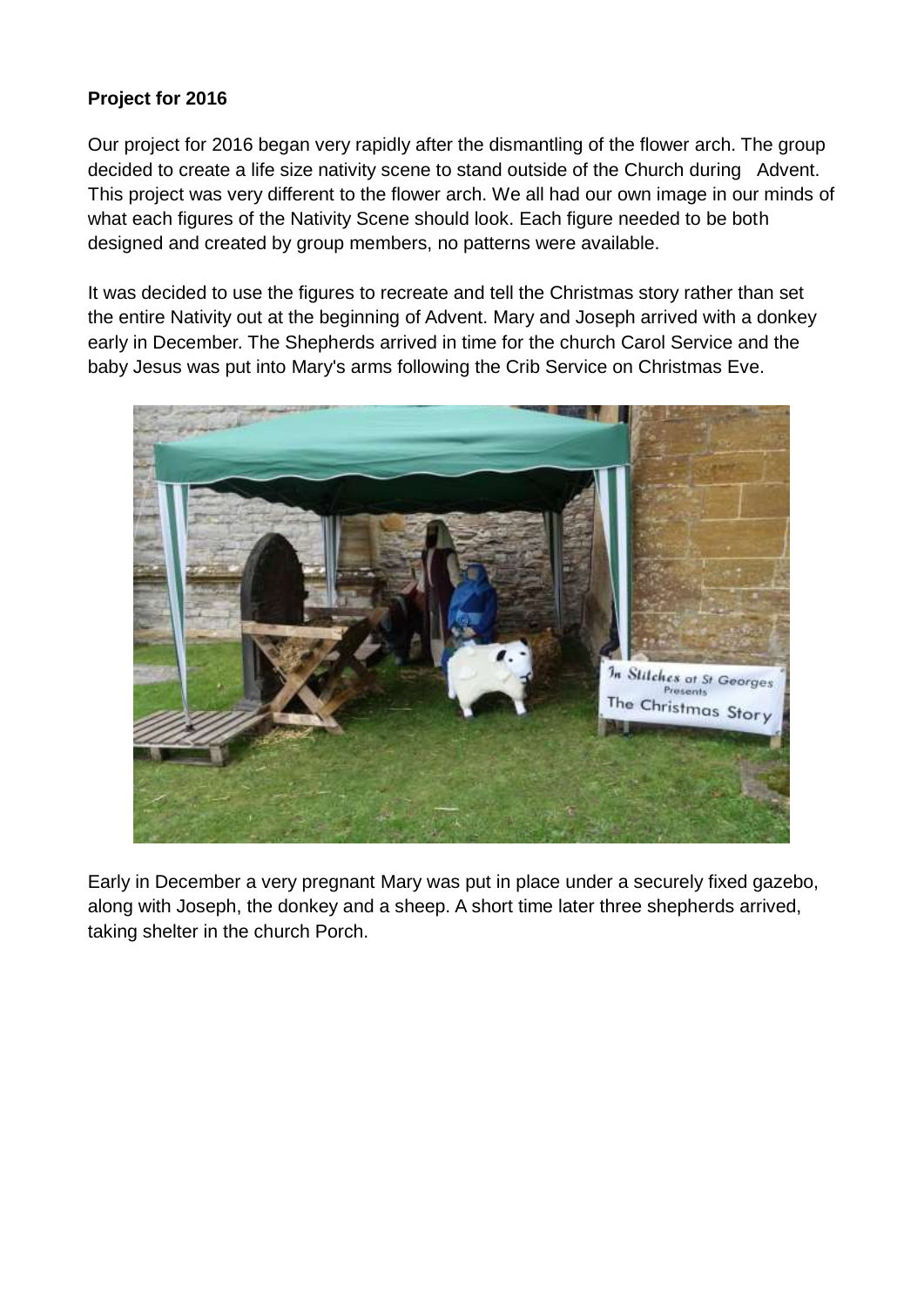



Mary and Joseph were visited by the Bishop and the Mayor of Taunton Deane when the church was rededicated in December following its reordering.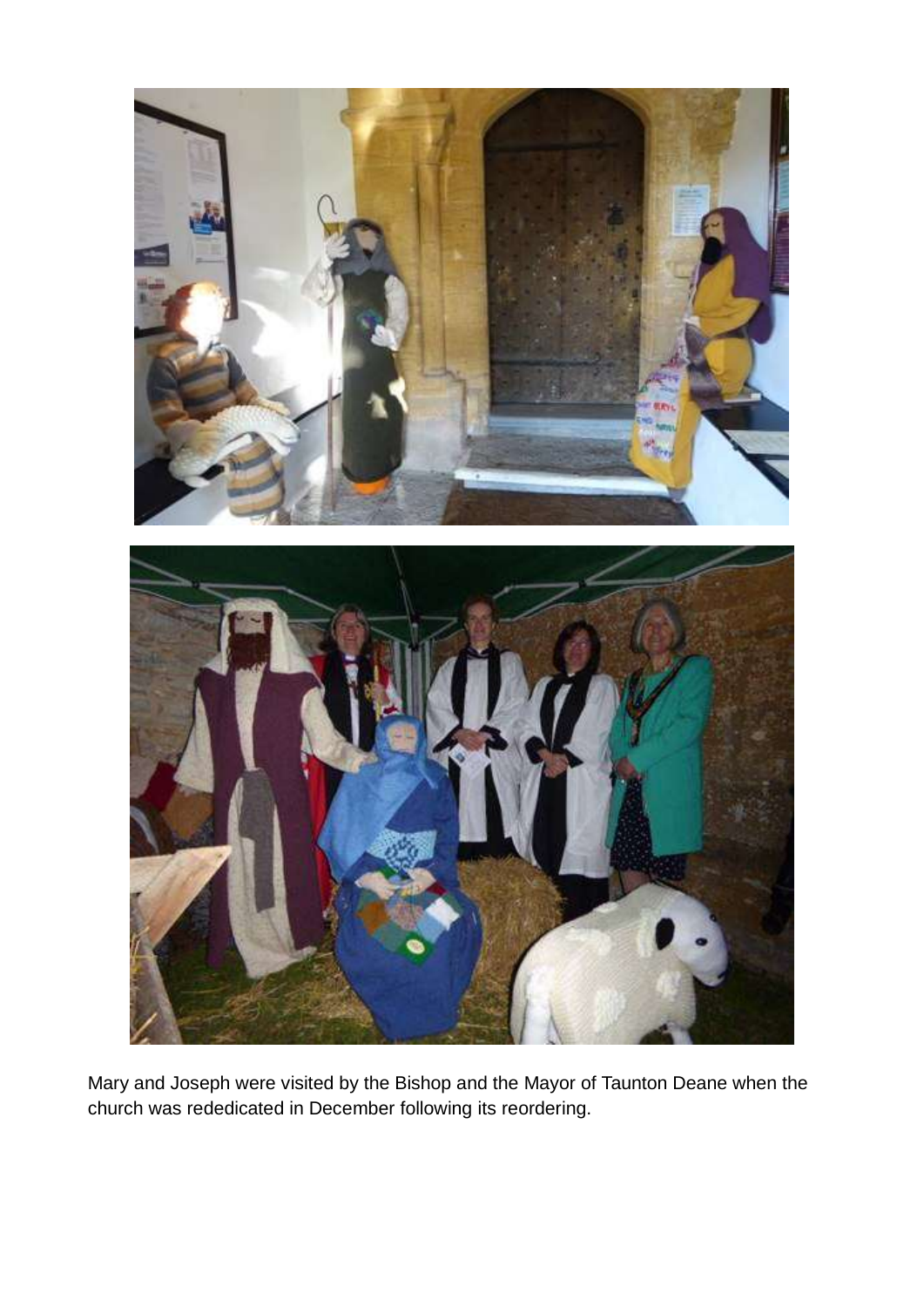

Jesus was born during the Christmas Eve service and very soon afterwards the three wise men followed their star to its resting place at the place where Jesus lay. To complete the picture the shepherds were brought out of the church porch and join the other figures and this is how it remained until after Epiphany.



This is the complete Nativity Scene following the addition of the magi after Christmas. Central are Mary, Joseph and the baby Jesus with the Shepherds to the left and the magi to the right not forgetting a donkey and a sheep.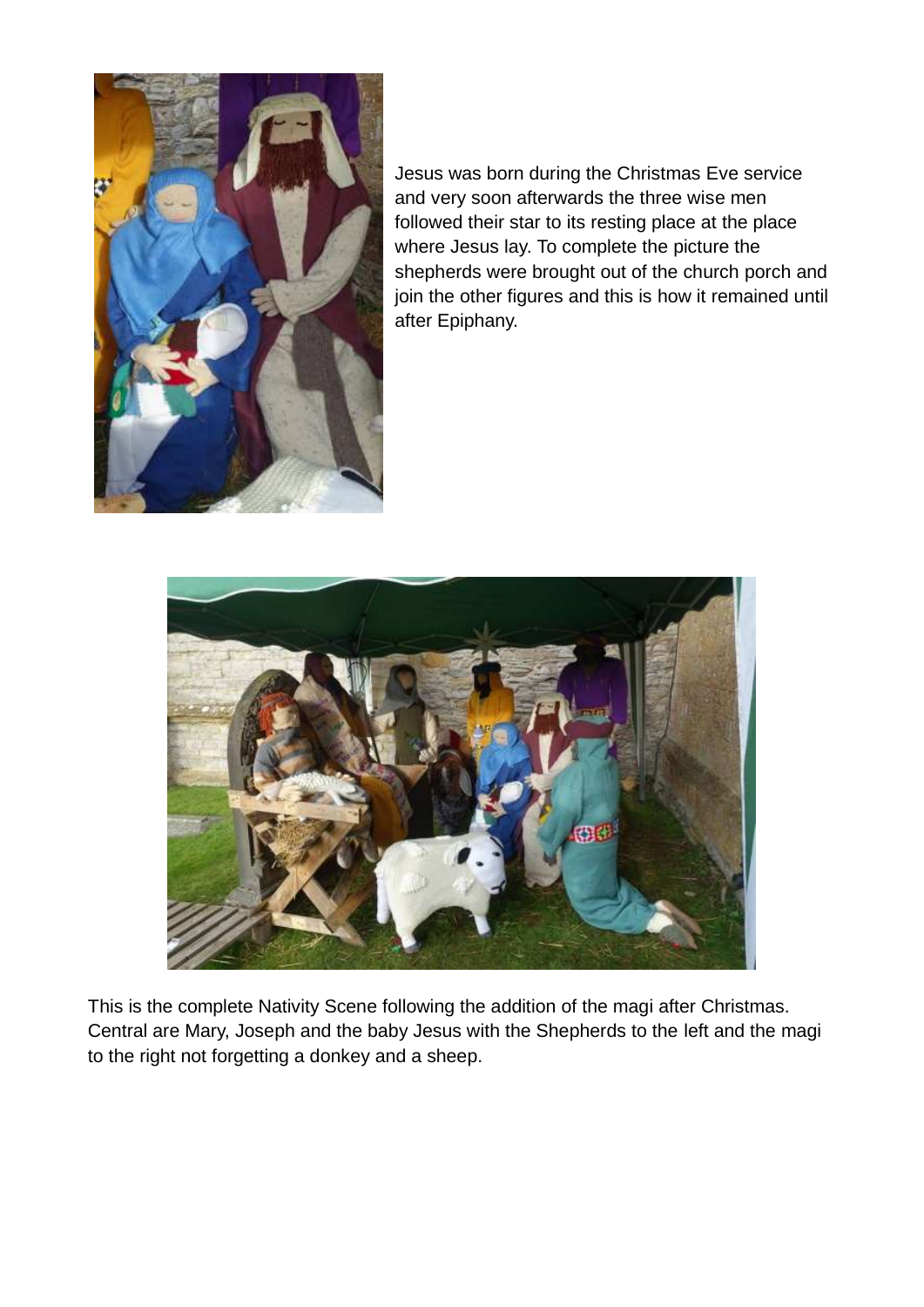

#### **A closer look at the characters.**

All of the characters were formed using the same basic process. A simple wooden cross supported the shoulders, head and spine of each figure. The stakes were then fixed by a method appropriate to the citing of the individual figure. Joseph and Mary were both secured by driving the stakes into the straw bale on which they were seated. Two of the shepherds were sitting on a bench in the Church Porch held upright by a wooden gripper (see photo) sliding onto the bench. The third shepherd (in a standing position) was very simply secured upright by fixing the stake into a bucket of cement. Two of the Wise Men were standing and the third kneeling, but with all three the stake was fixed into the ground.

The body of each figure was formed using "coverall decorator suits". The all-in-one suits were cheap to buy and easily stuffed and secured to the wooden frames. We acquired reasonably priced stuffing by purchasing used pillows and cushions from jumble sales (they have necessary fire retardant composition). The shaping of the figures was achieved using strips of fabric to bind securely over the suits.

The head shape of each figure was knitted and then stuffed so that the neck could be fastened to the shoulders of the suit, ensuring that the wooden post of the cross went well up into the head.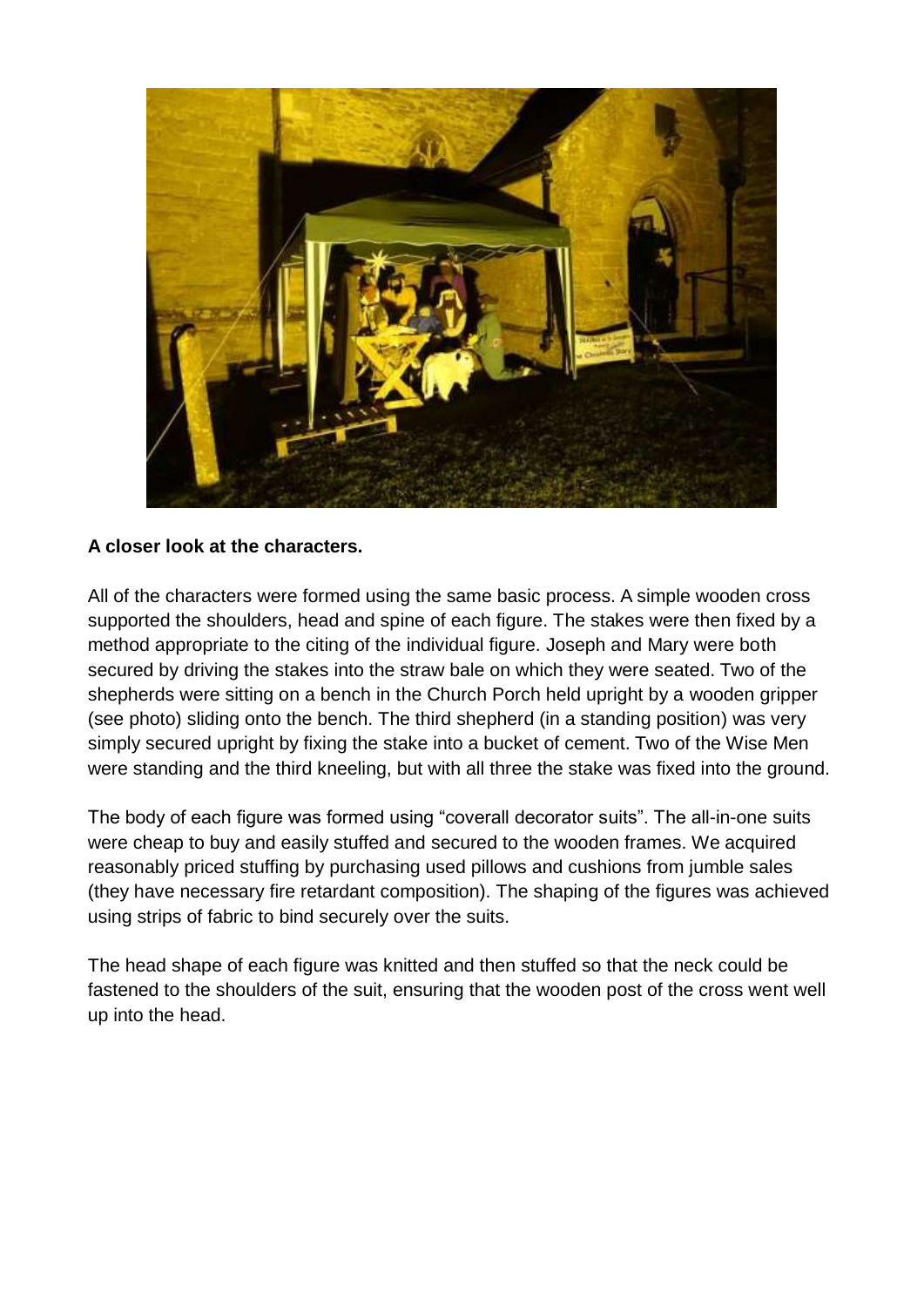

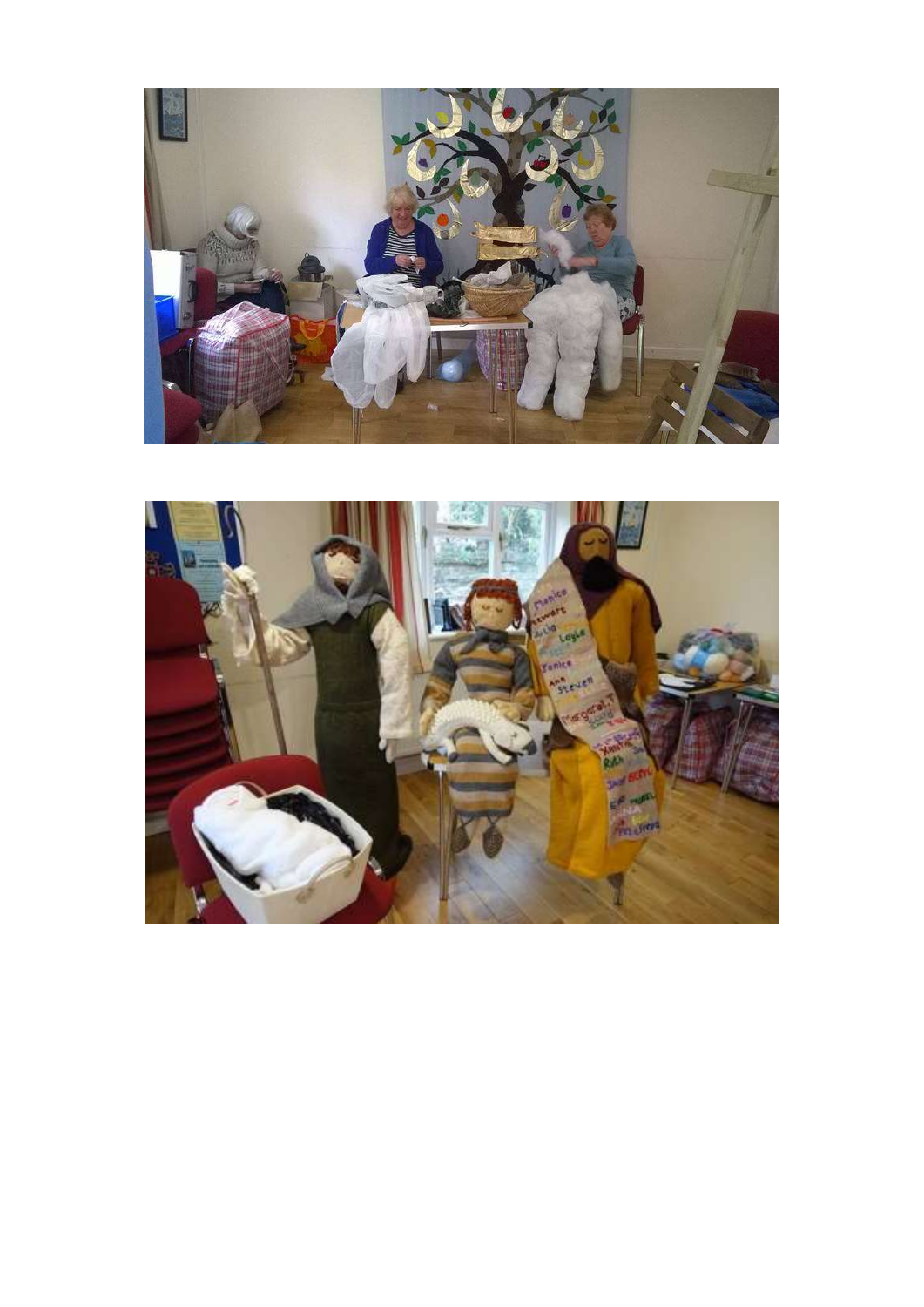

## **The Star**



The front and back of the star were knitted separately in stocking stitch and then sewn together with likely padded cardboard inbetween. The front and back are identical with

each limb of the star knitted separately and then stitched together. The decoration completed the star.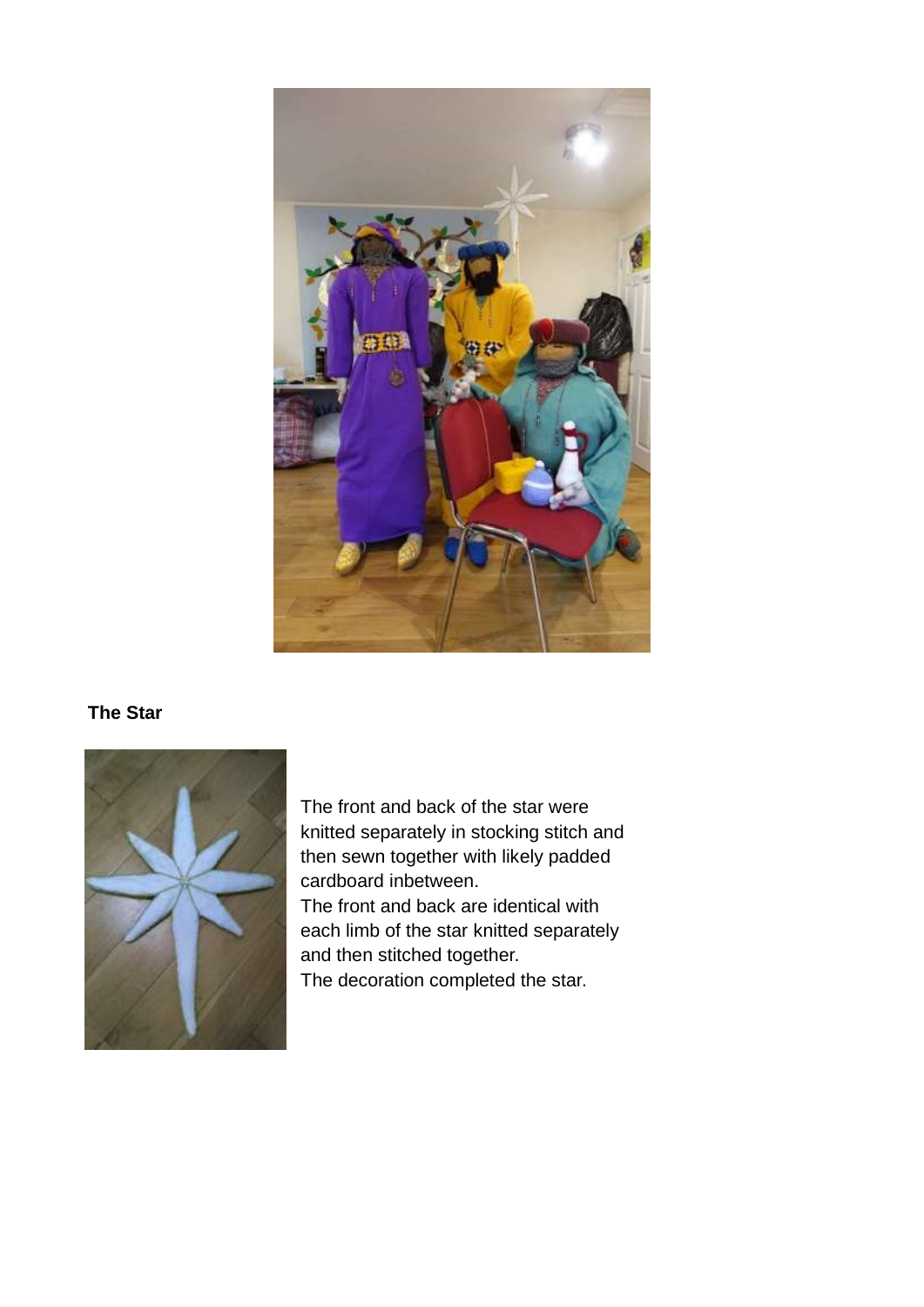## **The sheep and the donkey**



Both the donkey and the sheep were formed over a plywood frame, using padding to give shape.

The donkey's coat was formed by wrapping in salvage wool from a manufacturer of cloth.

The sheep had a knitted coat.